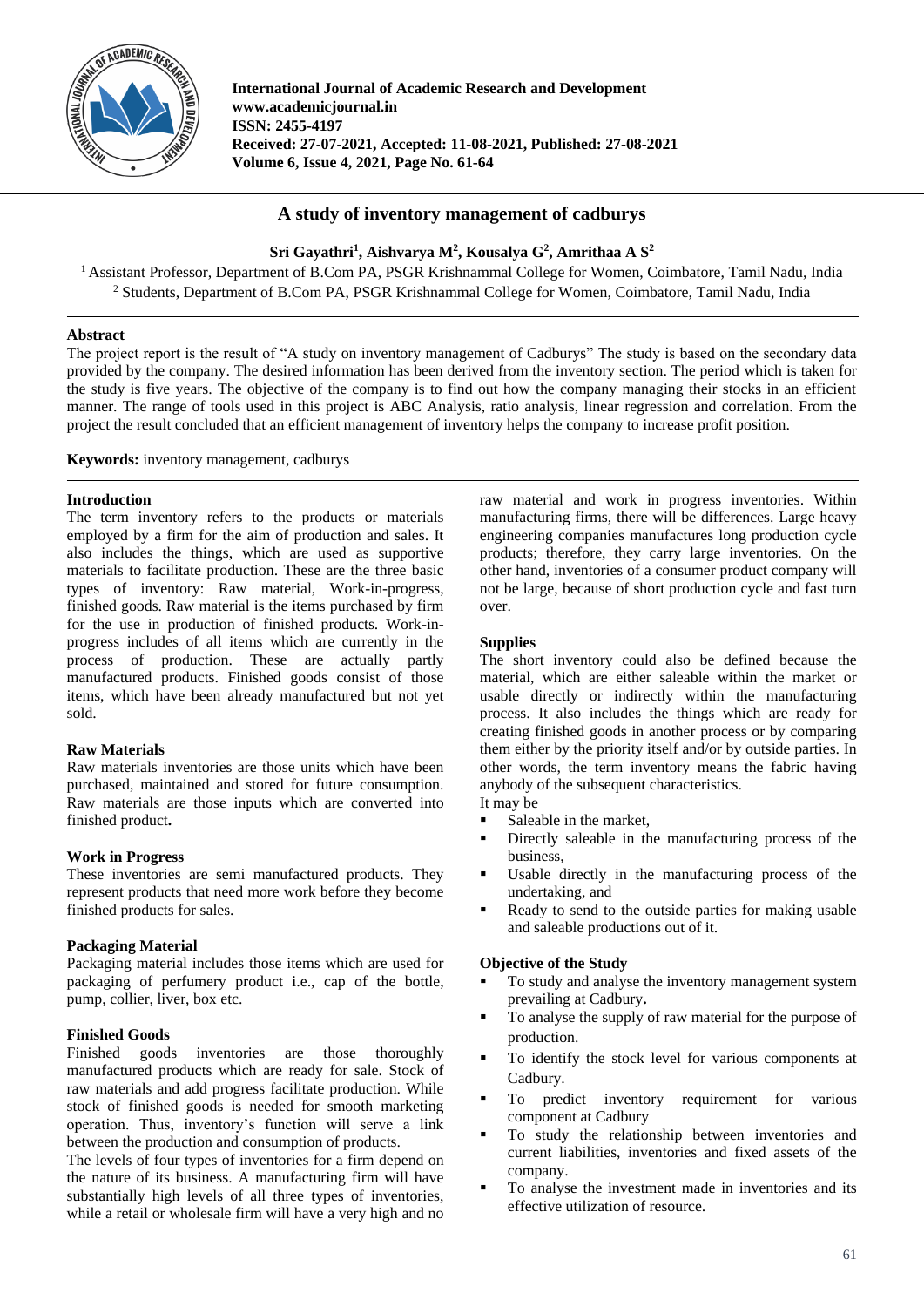## **Period of the Study**

The study period of Cadburys consists of 5 years from 2015-16 to 2019-20.

## **Research Methodology**

The present study is based on secondary data collected from the annual reports of Cadburys from the period 2015-16 to 2019-20. This study is based on analytical research. The information thus obtained will be analysed, interpreted and tabulated and various statistical tools such as bar diagrams, graphs will be applied, so that the calculated information is in accordance with the predefined standard of accuracy.

# **Tools Used for Analysis**

- **ABC** Analysis
- **Ratio Analysis**
- **Linear Regression Analysis**
- **Correlation**

## **Analysis and Interpretation ABC Analysis**

ABC analysis divides an inventory into three categories- "A items" with very tight control and accurate records, "B items" with less tightly controlled and good records, and "C items" with the simplest controls possible and minimal records. The ABC analysis provides a mechanism for identifying items that will have a significant impact on overall inventory cost while also providing a mechanism for identifying different categories of stock that will require different management and controls.

The ABC analysis suggests that inventories of an organization are not of equal value. Thus, the inventory is grouped into three categories (A, B, and C) in order of their estimated importance. 'A' items are very important for an organization. Because of the high value of these 'A' items, frequent value analysis is required. In addition to that, an organization needs to choose an appropriate order pattern (e.g., 'Just- in- time') to avoid excess capacity. 'B' items are important, but of course less important than 'A' items and more important than 'C' items. Therefore 'B' items are interring group items. 'C' items are marginally important.

### **Steps to determine ABC Analysis**

**Step 1:** Compute the annual usage value for every item in the sample by multiplying the annual requirements by the cost per unit.

**Step 2:** Arrange the items in descending order of the usage value calculated above.

**Step 3:** Make a cumulative total of the number of items and the usage value.

**Step 4:** Convert the cumulative total of number of items and usage values into a percentage of their grand totals.

| <b>Table 1 (2015)</b> |
|-----------------------|
|-----------------------|

| <b>Classification</b> | <b>No of Items</b> | Percentage of the<br><b>Finished Goods</b> |  |
|-----------------------|--------------------|--------------------------------------------|--|
|                       | 4578               | 46.63                                      |  |
|                       | 3289               | 33.28                                      |  |
|                       | 1986               | 20.10                                      |  |
| Consumption value     |                    | 0.27                                       |  |
| Total                 |                    |                                            |  |

#### **Interpretation**

The above table reveals that in year 2015 ABC analysis for

finished goods shows that C class items are less compared to A&B. Whereas A is 46.63% which should have tight inventory control, more secured areas and better sales forecasts. Avoiding stock-out on A-item is a priority. Reordering C items made less frequently. And it leads to stock out situation after each purchase which can acceptable situation. Whereas class B items are in between Class A & C monitor level.



**Fig 1**

**Table 2 (2019)**

| <b>Classification</b>    | No of        | <b>Percentage of the Finished</b> |
|--------------------------|--------------|-----------------------------------|
|                          | <b>Items</b> | Goods                             |
|                          | 14820        | 69.66                             |
|                          | 4003         | 18.82                             |
|                          | 2394         | 11.28                             |
| <b>Consumption Value</b> | 55           | 0.25                              |
| Total                    | 21272        | 10C                               |

# **Interpretation**

The above table reveals that in year 2019 ABC analysis for finished goods shows that C class items are less compared to A&B. Whereas A is 69.66% which should have tight inventory control, more secured areas and better sales forecasts. Avoiding stock-out on A-item is a priority. Reordering C items made less frequently which has the value of 11.28%. And it leads to stock out situation after each purchase which can acceptable situation. Whereas class B items are in between Class A & C monitor level. And it has 18.82% finished goods in the consumption.



**Fig 2**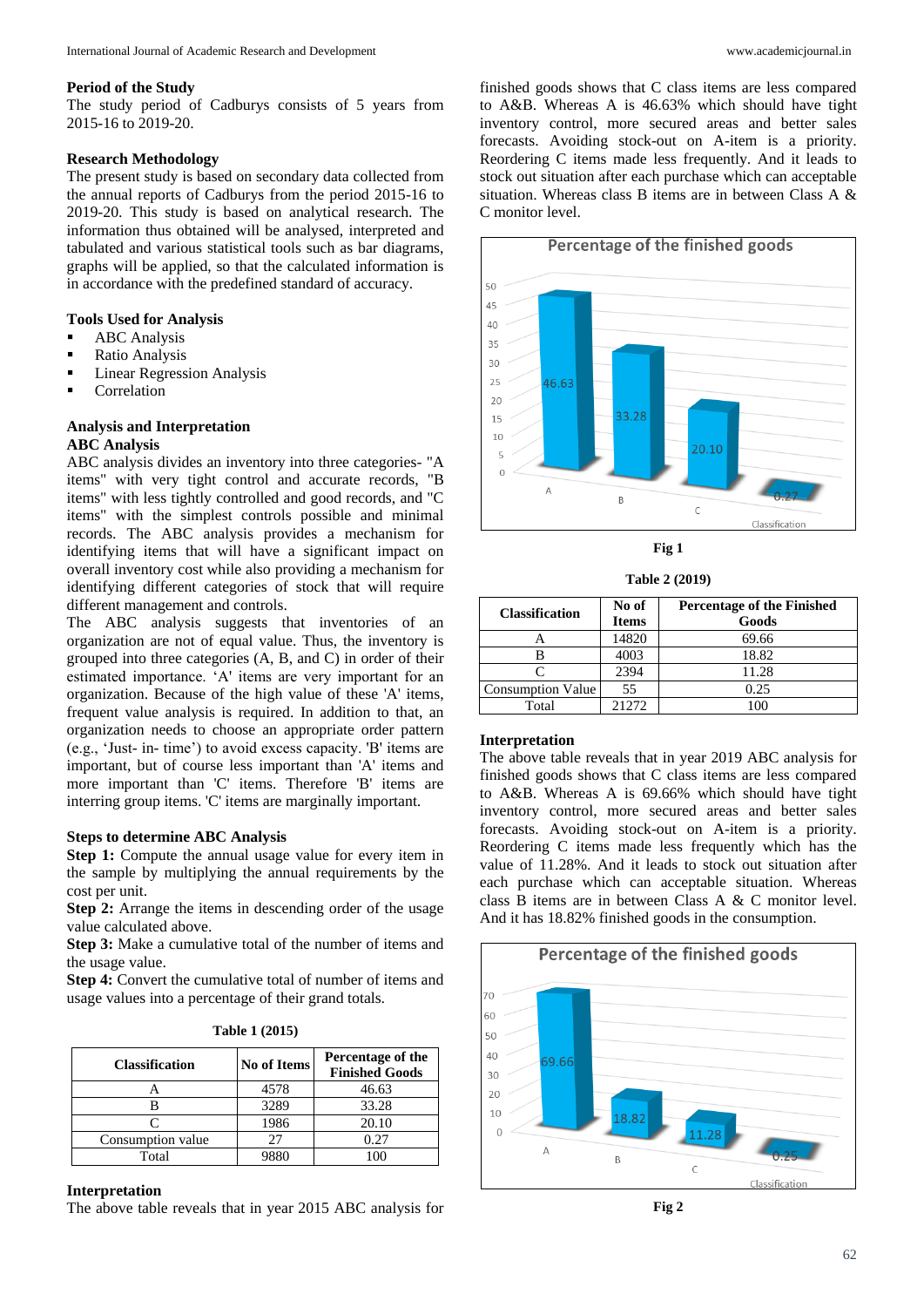#### **Ratio Analysis**

Ratio analysis a tool used by an individual to conduct a quantitative analysis of information in company's financial statement. Ratios are calculated from current year number and or then compared to previous year with the other companies or the industry or even the economy to judge the performance of the company.

- Inventory turnover ratio,
- **Raw Material Consumed Ratio**
- Working capital inventory turnover ratio,
- **Current Asset inventory turnover ratio.**

### **Inventory Ratio**

#### **Table 3**

|               |          | Year Net Sales Average Inventory   Inventory Turnover Ratio |
|---------------|----------|-------------------------------------------------------------|
| 2016 7880.56  | 2683.34  | 5.87                                                        |
| 2017 8581.55  | 5636.65  | 1.52                                                        |
| 2018 9282.04  | 6058.735 | 1.53                                                        |
| 2019 10973.46 | 5963.86  | 1.84                                                        |
| 2020 10820.57 | 5649.43  | 1.91                                                        |

#### **Interpretation**

The table shows that in the inventory turnover ratio for the last five years. Comparing to the other years inventory turnover is more in 2016 and having the value 5.87. Generally, a high inventory ratio means that the company is efficiently managing and the product is sold well. The faster the inventory sells the fewer fund the company has tied up.

## **Raw Material Consumed Ratio**

**Table 4**

| Year | <b>Raw Material</b><br><b>Consumed</b> | <b>Sales</b> | <b>Raw Material</b><br><b>Consumed Ratio</b> |
|------|----------------------------------------|--------------|----------------------------------------------|
| 2016 | 1062.59                                | 7880.56      | 58.85                                        |
| 2017 | 15242.76                               | 8581.55      | 65.98                                        |
| 2018 | 21239.18                               | 9282.04      | 66.28                                        |
| 2019 | 22885.32                               | 10973.46     | 64.48                                        |
| 2020 | 26705.82                               | 10820.57     | 58.95                                        |

## **Interpretation**

The table shows that in the raw material consumed ratio for the last five years. Comparing to the other years raw material consumed ratio is more in 2018 and having the value 66.28.Generally, a high ratio means that the company is efficiently managing and the product is sold well. The faster the inventory sells the fewer fund the company has tied up.

# **Working Capital Inventory Ratio**

**Table 5**

| Year | <b>Net Sales</b> | <b>Working Capital</b> | <b>Working Capital</b><br><b>Turnover Ratio</b> |
|------|------------------|------------------------|-------------------------------------------------|
| 2016 | 7880.56          | 987.79                 | 7.97                                            |
| 2017 | 8581.55          | 1710.77                | 5.16                                            |
| 2018 | 9282.04          | 3943.72                | 3.35                                            |
| 2019 | 10973.46         | 5272.65                | 2.81                                            |
| 2020 | 10820.57         | 5927.45                | 1.82                                            |

## **Interpretation**

The table shows that in the working capital ratio for the last five years. Comparing to the other years raw material

consumed ratio is more in 2016 and having the value 7.97. The working capital turnover ratio measures how well a company is utilizing its working capital to support a given level of sales. A high turnover ratio indicates that management is being extremely efficient in using a firm's short-term assets and liabilities to support sales. Conversely, a low ratio indicates that a business investing in too many accounts receivable and inventory assets to support its sales, which could eventually lead to an excessive number of bad debts and obsolete inventory. This shows that in the year 2016 that management is being extremely efficient in using a firm's short-term assets and liabilities to support sales.

### **Linear Regression Analysis**

Linear regression is a statistical technique that is used to learn more about the relationship between an independent (predictor) variable and a dependent (criterion) variable. When you have more than one independent variable in your analysis, this is referred to as multiple linear regressions. Linear regression means dependence and involves in estimating the value of dependent variable Y, from the independent variable X.

**Table 6**

| Year $(X)$ | <b>Inventory</b> $(Y)$ | $x = X - 2017$ | $x^2$ | XY         |
|------------|------------------------|----------------|-------|------------|
| 2015-2016  | 2683.34                | $-2$           |       | $-5366.68$ |
| 2016-2017  | 5636.65                | - 1            |       | $-5636.65$ |
| 2017-2018  | 6058.73                |                |       |            |
| 2018-2019  | 5963.86                |                |       | 5963.86    |
| 2019-2020  | 5649.43                |                |       | 11298.86   |
| Total      | 25992.01               |                |       | 6259.39    |

The forecast of inventory for the year 2020-2021 is computed as follow

 $y = a + bx$ 

y = 5198.402 **+** 625.93(3) = 7076.19

#### **Interpretation**

A multiple regression equation is used to estimate the relationship between a dependent variable(Y) and two or more independent variables(X). An estimated regression model may be used to produce forecast of the future value of the dependent variable. The Analysis of Inventory indicates an increasing trend and therefore indicates a good profitable position in future. The inventory for the year 2020 is 11298.86 which shows the value is increased when compared to the previous year thus the company holds good profit in further year.

#### **Correlation**

Correlation addresses the relationship between two different factors (variables). The statistic is called correlation coefficient. A correlation coefficient can be calculated when there are two (or more) sets of scores for same individuals or matched group. A correlation coefficient describes direction (positive or negative) and degree (strength) of relationship between two variables. The higher the correlation coefficient, the stronger the relationship. as product movement correlation between two or more variable. Whereas negative value of 'r' indicates negative correlation changes in the two-variable taking place in the opposite direction. A zero value of 'r' indicates that the is